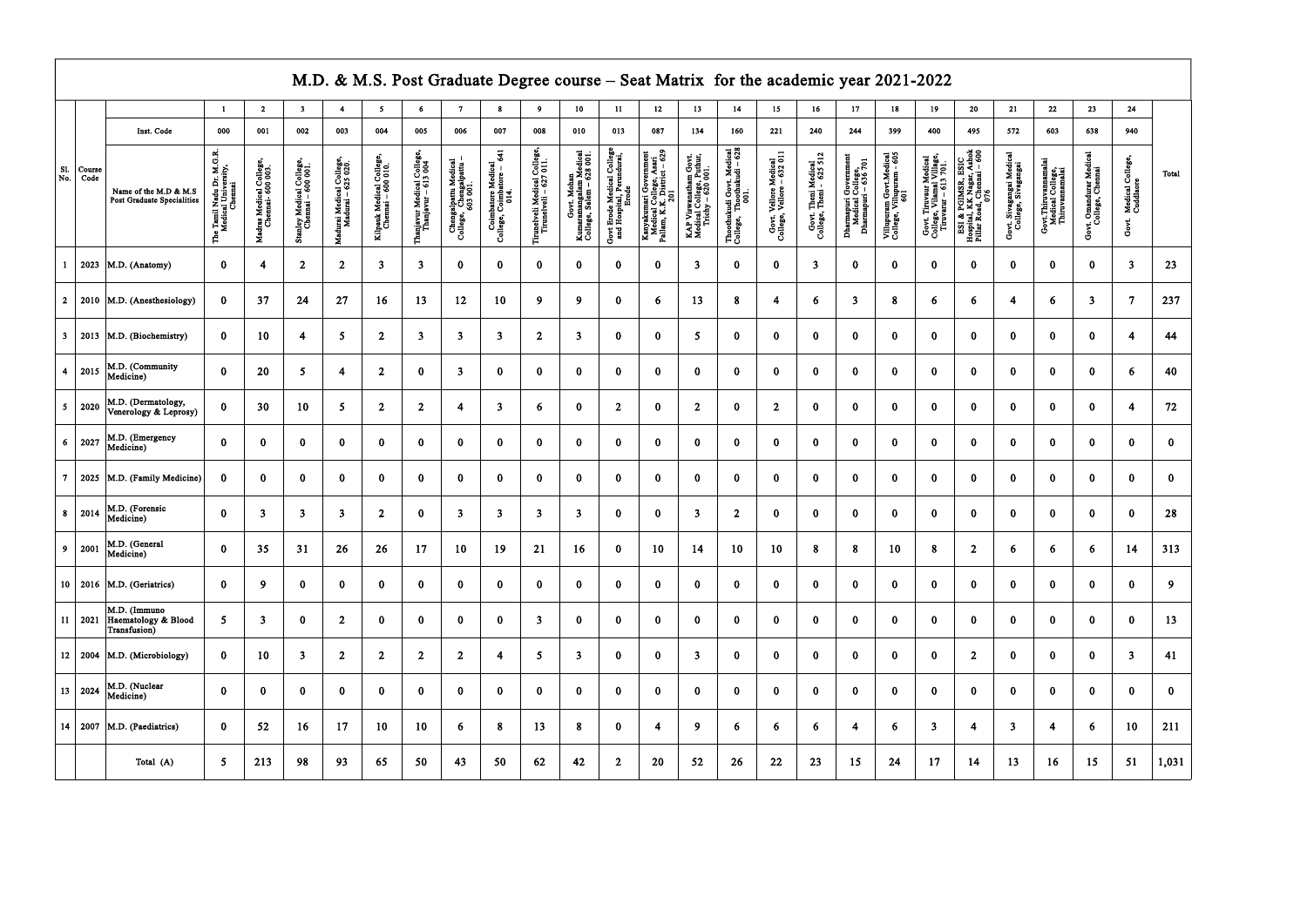|                     |                |                                                     |                                                                              |                                             |                                               |                                                |                                               |                                                   | M.D. & M.S. Post Graduate Degree course - Seat Matrix for the academic year 2021-2022 |                                                         |                                                        |                                                                    |                                                                  |                                                                       |                                                                |                                                                 |                                                     |                                                 |                                                                   |                                                             |                                                                                |                                                     |                                                 |                                                            |                                             |                                        |       |
|---------------------|----------------|-----------------------------------------------------|------------------------------------------------------------------------------|---------------------------------------------|-----------------------------------------------|------------------------------------------------|-----------------------------------------------|---------------------------------------------------|---------------------------------------------------------------------------------------|---------------------------------------------------------|--------------------------------------------------------|--------------------------------------------------------------------|------------------------------------------------------------------|-----------------------------------------------------------------------|----------------------------------------------------------------|-----------------------------------------------------------------|-----------------------------------------------------|-------------------------------------------------|-------------------------------------------------------------------|-------------------------------------------------------------|--------------------------------------------------------------------------------|-----------------------------------------------------|-------------------------------------------------|------------------------------------------------------------|---------------------------------------------|----------------------------------------|-------|
|                     |                |                                                     | $\blacksquare$                                                               | $\overline{2}$                              | $\overline{\mathbf{3}}$                       | 4                                              | $\mathbf{5}$                                  | 6                                                 | 7                                                                                     | $\boldsymbol{8}$                                        | 9                                                      | 10                                                                 | 11                                                               | 12 <sub>12</sub>                                                      | 13                                                             | 14                                                              | $15\,$                                              | 16                                              | 17                                                                | 18                                                          | 19                                                                             | 20                                                  | 21                                              | 22                                                         | 23                                          | 24                                     |       |
|                     |                | Inst. Code                                          | 000                                                                          | 001                                         | 002                                           | 003                                            | 004                                           | 005                                               | 006                                                                                   | 007                                                     | 008                                                    | 010                                                                | 013                                                              | 087                                                                   | 134                                                            | 160                                                             | 221                                                 | 240                                             | 244                                                               | 399                                                         | 400                                                                            | 495                                                 | 572                                             | 603                                                        | 638                                         | 940                                    |       |
| <b>S1.</b><br>  No. | Course<br>Code | Name of the M.D & M.S<br>Post Graduate Specialities | Dr. M.G.R.<br>versity,<br>Nadu<br>1 Univ<br>Chemna<br>The Tamil I<br>Medical | Madras Medical College,<br>Chemai- 600 003. | Stanley Medical College,<br>Chemai – 600 001. | Madurai Medical College,<br>Madurai – 625 020. | Kilpauk Medical College,<br>Chemai – 600 010. | Thanjavur Medical College,<br>Thanjavur – 613 004 | Chengalpattu Medical<br>College, Chengalpattu –<br>603 001.                           | Coimbatore Medical<br>College, Coimbatore – 641<br>014. | Tirunelveli Medical College,<br>Tirunelveli – 627 011. | Govt. Mohan<br>Kumaramangalam Medical<br>College, Salem – 628 001. | Govt Erode Medical College<br>and Hospital, Perundurai,<br>Erode | Kanyakumari Government<br>Medical College, K.K.<br>District – 629 201 | KAP Viswanatham Govt.<br>Medical College, Trichy –<br>620 001. | Thoothukudi Govt. Medical<br>College, Thoothukudi – 628<br>001. | Govt. Vellore Medical<br>College, Vellore – 632 011 | Govt. Theni Medical<br>College, Theni - 625 512 | Dharmapuri Government<br>Medical College,<br>Dharmapuri – 636 701 | Villupuram Govt.Medical<br>College, Villupuram - 605<br>601 | Medical<br>Govt. Tiruvaur Medical<br>College,<br>Tiruvarur – 613 701.<br>Govt. | ESI & PGIMSR, ESIC<br>Hospital, Chemai – 600<br>076 | Govt. Sivagangai Medical<br>College, Sivagangai | Govt. Thiruvamamalai<br>Medical College,<br>Thiruvamamalai | Govt. Omandurar Medical<br>College, Chennai | Medical College,<br>Cuddlaore<br>Govt. | Total |
|                     |                | 15   2003   M.D. (Pathology)                        | $\mathbf{0}$                                                                 | 18                                          | $\overline{7}$                                | 8                                              | 6                                             | 4                                                 | $\overline{2}$                                                                        | $\overline{7}$                                          | $7\overline{ }$                                        | 6                                                                  | $\bf{0}$                                                         | $\bf{0}$                                                              | 6                                                              | $\bf{0}$                                                        | $\bf{0}$                                            | $\bf{0}$                                        | $\mathbf{0}$                                                      | $\bf{0}$                                                    | $\bf{0}$                                                                       | $\overline{2}$                                      | $\mathbf{0}$                                    | $\mathbf{0}$                                               | $\mathbf{0}$                                | $\mathbf{3}$                           | 76    |
|                     |                | 16   2006   M.D. (Pharmacology)                     | $\mathbf{0}$                                                                 | 4                                           | $\overline{2}$                                | 3 <sup>1</sup>                                 | $\overline{\mathbf{3}}$                       | $\mathbf{0}$                                      | $\mathbf{2}$                                                                          | $\mathbf{3}$                                            | $2^{\circ}$                                            | $\bf{0}$                                                           | $\bf{0}$                                                         | $\mathbf{0}$                                                          | $\bf{0}$                                                       | $\bf{0}$                                                        | $\bf{0}$                                            | $\bf{0}$                                        | $\bf{0}$                                                          | $\bf{0}$                                                    | $\bf{0}$                                                                       | $\bf{0}$                                            | $\bf{0}$                                        | $\bf{0}$                                                   | $\mathbf{0}$                                | $5\overline{)}$                        | 24    |
| $17 \mid 2019$      |                | M.D. (Physical<br>Medicine &<br>Rehabilitation)     | $\mathbf{0}$                                                                 | 5 <sup>5</sup>                              | $\bf{0}$                                      | $\bf{0}$                                       | $\overline{2}$                                | $\bf{0}$                                          | $\mathbf{0}$                                                                          | $\bf{0}$                                                | $\mathbf{0}$                                           | $\bf{0}$                                                           | $\bf{0}$                                                         | $\mathbf{0}$                                                          | $\mathbf{0}$                                                   | $\bf{0}$                                                        | $\bf{0}$                                            | $\bf{0}$                                        | $\bf{0}$                                                          | $\bf{0}$                                                    | $\bf{0}$                                                                       | $\bf{0}$                                            | $\bf{0}$                                        | $\mathbf{0}$                                               | $\bf{0}$                                    |                                        | 8     |
|                     |                | 18   2005   M.D. (Physiology)                       | $\mathbf{0}$                                                                 | 5                                           | $\overline{2}$                                | $\overline{2}$                                 |                                               | $\overline{\mathbf{3}}$                           | $\overline{2}$                                                                        | $\overline{4}$                                          | $\overline{2}$                                         | $\mathbf{0}$                                                       | $\bf{0}$                                                         | $\mathbf{0}$                                                          | $\bf{0}$                                                       | $\bf{0}$                                                        | $\bf{0}$                                            | $\bf{0}$                                        | $\bf{0}$                                                          | $\mathbf{0}$                                                | $\bf{0}$                                                                       | $\bf{0}$                                            | $\bf{0}$                                        | $\Omega$                                                   | $\bf{0}$                                    | $\mathbf{3}$                           | 24    |
|                     |                | 19   2018   M.D. (Psychiatry)                       | $\bf{0}$                                                                     | 18                                          | $\overline{5}$                                | $\overline{7}$                                 | 4                                             | $\overline{\mathbf{4}}$                           | 3                                                                                     | 3                                                       | $\overline{4}$                                         | $\mathbf{5}$                                                       | $\bf{0}$                                                         | $\bf{0}$                                                              | $\overline{4}$                                                 | $\bf{0}$                                                        | $\bf{0}$                                            | $\overline{2}$                                  | $\bf{0}$                                                          | $\bf{0}$                                                    | $\bf{0}$                                                                       | $\bf{0}$                                            | $\mathbf{0}$                                    | $\bf{0}$                                                   | $\bf{0}$                                    | $\overline{2}$                         | 61    |
| 20 2026             |                | M.D. (Radiation<br>Oncology)                        | $\mathbf{0}$                                                                 | 13                                          | $\bf{0}$                                      | $\bf{0}$                                       | $\overline{\mathbf{3}}$                       | $\bf{0}$                                          | 4                                                                                     | $\bf{0}$                                                | $\mathbf{3}$                                           | $\bf{0}$                                                           | $\bf{0}$                                                         | $\mathbf{0}$                                                          | $\bf{0}$                                                       | $\bf{0}$                                                        | $\bf{0}$                                            | $\bf{0}$                                        | $\bf{0}$                                                          | $\bf{0}$                                                    | $\bf{0}$                                                                       | $\bf{0}$                                            | $\bf{0}$                                        | $\bf{0}$                                                   | $\bf{0}$                                    | $\bf{0}$                               | 23    |
|                     |                | 21   2008   M.D. (Radio Diagnosis)                  | $\bf{0}$                                                                     | 18                                          | 14                                            | 9                                              | 4                                             | -1                                                | $\bf{0}$                                                                              | $5\phantom{.0}$                                         | 4                                                      | $\bf{0}$                                                           | $\bf{0}$                                                         | $\mathbf{0}$                                                          | $\mathbf{3}$                                                   | $\bf{0}$                                                        | $\bf{0}$                                            | $\bf{0}$                                        | $\mathbf{0}$                                                      | $\mathbf{0}$                                                | $\bf{0}$                                                                       | $\bf{0}$                                            | $\bf{0}$                                        | $\bf{0}$                                                   | $\mathbf{0}$                                | 6                                      | 64    |
| 22 2017             |                | M.D. (Respiratory<br>Medicine)                      | $\mathbf{0}$                                                                 | 14                                          | 6                                             | $\boldsymbol{4}$                               | $\overline{3}$                                | $\overline{2}$                                    | $\overline{2}$                                                                        | $2^{\circ}$                                             | 4                                                      | $\bf{0}$                                                           | $\bf{0}$                                                         | $\mathbf{0}$                                                          | $\bf{0}$                                                       | $\bf{0}$                                                        | $\bf{0}$                                            | $\mathbf{0}$                                    | $\mathbf{0}$                                                      | $\bf{0}$                                                    | $\bf{0}$                                                                       | $\bf{0}$                                            | $\bf{0}$                                        | $\mathbf{0}$                                               | $\mathbf{0}$                                | $\mathbf{0}$                           | 37    |
| 23                  |                | 2201   M.S. (General Surgery)                       | $\bf{0}$                                                                     | 30                                          | 28                                            | 25                                             | 22                                            | 14                                                | 15                                                                                    | 18                                                      | 20                                                     | 12                                                                 | $\overline{\mathbf{4}}$                                          | 11                                                                    | 16                                                             | 10                                                              | 9                                                   | 8                                               | -8                                                                | 10                                                          | 10                                                                             | 5                                                   | $\overline{2}$                                  | 8                                                          | 6                                           | 18                                     | 309   |
| 24                  | 2206           | M.S. (Obstetrics and<br>Gynecology)                 | $\bf{0}$                                                                     | 55                                          | 20                                            | 21                                             | 10                                            | 16                                                | 6                                                                                     | 11                                                      | 12                                                     | 10                                                                 | $\bf{0}$                                                         | 6                                                                     | 9                                                              | 6                                                               | 6                                                   | ${\bf 8}$                                       | -7                                                                | 6                                                           | $\overline{2}$                                                                 | $\overline{4}$                                      | 6                                               | 6                                                          | $\overline{\mathbf{4}}$                     | 12                                     | 243   |
|                     |                | 25   2203   M.S. (Ophthalmology)                    | $\mathbf{0}$                                                                 | 30                                          | 6                                             | 18                                             | $\overline{2}$                                | 6                                                 | $\overline{2}$                                                                        | $\overline{4}$                                          | $\overline{\mathbf{4}}$                                | $\overline{2}$                                                     | $\bf{0}$                                                         | $\overline{2}$                                                        | $\overline{2}$                                                 | $\bf{0}$                                                        | $\overline{2}$                                      | $\mathbf{0}$                                    | $\overline{2}$                                                    | $\overline{\mathbf{3}}$                                     | $\bf{0}$                                                                       | $\bf{0}$                                            | $\mathbf{0}$                                    | $\bf{0}$                                                   | $\bf{0}$                                    | $\overline{\mathbf{4}}$                | 89    |
|                     |                | 26   2202   M.S. (Orthopedics)                      | $\mathbf{0}$                                                                 | 21                                          | 16                                            | 12                                             | 9                                             | $5\phantom{.0}$                                   | 6                                                                                     | $\bf 8$                                                 | 12                                                     | 10                                                                 | $\bf{0}$                                                         | $\overline{2}$                                                        | $5\overline{5}$                                                | 3 <sup>1</sup>                                                  | $\mathbf{3}$                                        | $\boldsymbol{2}$                                | 6                                                                 | $\overline{2}$                                              | $\overline{\mathbf{3}}$                                                        | $\overline{2}$                                      | $\mathbf{0}$                                    | $\bf{0}$                                                   | $\overline{\mathbf{3}}$                     | 8                                      | 138   |
| 27                  | 2204           | M.S.<br>(Otorhinolaryngology)                       | $\mathbf{0}$                                                                 | 30 <sup>°</sup>                             | $\overline{7}$                                | 8                                              | 6                                             | 6                                                 | $2^{\circ}$                                                                           | $\mathbf{3}$                                            | $\overline{4}$                                         | $\overline{2}$                                                     | $\bf{0}$                                                         | 4                                                                     | 2 <sup>1</sup>                                                 | $\overline{2}$                                                  | $\overline{2}$                                      | $\bf{0}$                                        | $\bf{0}$                                                          | $\mathbf{0}$                                                | $\bf{0}$                                                                       | $\bf{0}$                                            | $\mathbf{0}$                                    | $\bf{0}$                                                   | $\mathbf{0}$                                | $\overline{4}$                         | 82    |
|                     |                | Total (B)                                           | $\mathbf{0}$                                                                 | 261                                         | 113                                           | 117                                            | 75                                            | 61                                                | 46                                                                                    | 68                                                      | 78                                                     | 47                                                                 | $\overline{4}$                                                   | 25                                                                    | 47                                                             | 21                                                              | 22                                                  | 20                                              | 23                                                                | 21                                                          | 15                                                                             | 13                                                  | 8                                               | 14                                                         | 13                                          | 66                                     | 1,178 |
|                     |                | <b>Consolidated Total</b><br>$(A + B)$              | 5 <sup>5</sup>                                                               | 474                                         | 211                                           | 210                                            | 140                                           | 111                                               | 89                                                                                    | 118                                                     | 140                                                    | 89                                                                 | 6                                                                | 45                                                                    | 99                                                             | 47                                                              | 44                                                  | 43                                              | 38                                                                | 45                                                          | 32                                                                             | 27                                                  | 21                                              | 30                                                         | 28                                          | 117                                    | 2,209 |
|                     |                | No. of Branches                                     |                                                                              | 24                                          | 20                                            | 21                                             | 22                                            | 17                                                | 19                                                                                    | 18                                                      | 20                                                     | 13                                                                 | $\overline{2}$                                                   | 8                                                                     | 16                                                             | 8                                                               | 9                                                   | ${\bf 8}$                                       | -7                                                                | $\tau$                                                      | 6                                                                              | 8                                                   | 5 <sup>5</sup>                                  | 5                                                          | 6                                           | 19                                     | 289   |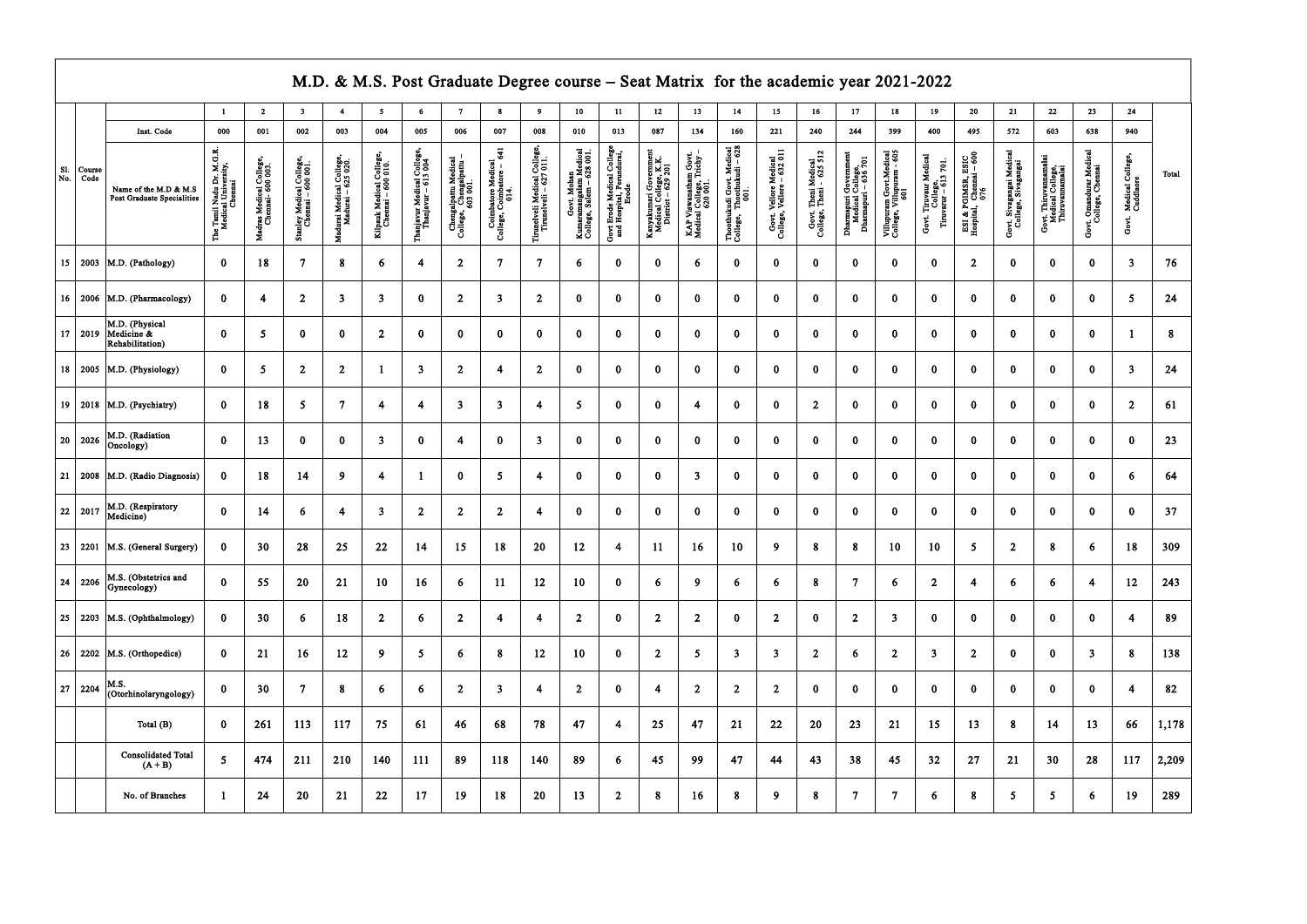\* As per W.P.No.960/2022 & W.M.P.No.1023/2022, dated 04.02.2022

|                         |                |                                                            |                                                                            |                                                                                     |                                               |                                                                                  |                                                                                     |                                                                                                    |                                                                                                 |                                                                                                          |                                                                                           | M.D. & M.S. Post Graduate Degree course - Seat Matrix for the academic year 2021-2022                                                             |                                                                                                 |                                                                    |                                                                   |                                                                              |                                                                               |                         |
|-------------------------|----------------|------------------------------------------------------------|----------------------------------------------------------------------------|-------------------------------------------------------------------------------------|-----------------------------------------------|----------------------------------------------------------------------------------|-------------------------------------------------------------------------------------|----------------------------------------------------------------------------------------------------|-------------------------------------------------------------------------------------------------|----------------------------------------------------------------------------------------------------------|-------------------------------------------------------------------------------------------|---------------------------------------------------------------------------------------------------------------------------------------------------|-------------------------------------------------------------------------------------------------|--------------------------------------------------------------------|-------------------------------------------------------------------|------------------------------------------------------------------------------|-------------------------------------------------------------------------------|-------------------------|
|                         |                |                                                            | $\mathbf{1}$                                                               | $\overline{2}$                                                                      | $\overline{\mathbf{3}}$                       | $\overline{4}$                                                                   | $5^{\circ}$                                                                         | 6                                                                                                  | 7 <sup>7</sup>                                                                                  | $\bf{8}$                                                                                                 | 9 <sup>°</sup>                                                                            | $10-10$                                                                                                                                           | 11                                                                                              | 12                                                                 | 13 <sup>7</sup>                                                   | 14                                                                           | 15 <sub>15</sub>                                                              |                         |
|                         |                | Inst. Code                                                 | 011                                                                        | 012                                                                                 | 039                                           | 041                                                                              | 043                                                                                 | 044                                                                                                | 242                                                                                             | 243                                                                                                      | 246                                                                                       | 336                                                                                                                                               | 349                                                                                             | 351                                                                | 455                                                               | 536                                                                          | 598                                                                           |                         |
| $\vert$ Sl. No.         | Course<br>Code | Name of the M.D & M.S Post<br><b>Graduate Specialities</b> | Christian Medical College<br>Bagayam, Thorapadi Post,<br>Vellore- 632 002. | P.S.G. Institute of Medical<br>Sciences & Research Institute<br>Coimbatore- 641 004 | Institute (WIA), Adyi<br>Chemai -600 020<br>ి | Institute of Ophthalmology,<br>Joseph Eye Hospital,<br>Tiruchirapalli – 620 001. | Aravind Eye Hospital & Post<br>Craduate Institute of<br>Ophthamology, Madurai – 625 | Medical<br>Chemaa<br>Sankara Nethralaya Messearch Foundation,<br>Research Foundation,<br>- 600 006 | 629<br>Sree Mookambika Institute of<br>Medical Sciences,<br>Kulasekharam, K.K Dist – 629<br>161 | Melmaruvathur Ahiparasakthi<br>Institute Of Medical Sciences<br>And Research<br>Melmaruvathur – 603 319. | Trichy SRM Medical College<br>Hospital & Research Centre,<br>Irungallur, Trichy – 621 105 | $\begin{array}{c} \texttt{Karpaga Vimayaga Institute of Medical Sciences and Research Center, Kancheopuram District} \\ - & 600\,308 \end{array}$ | *Sri Muthukumaran Medical<br>College And Hopital &<br>Research Institute,<br>Chemnai - 600 069. | College<br>Tagore Medical College<br>Hospital,<br>Chemai –600 127. | Dhanalakshmi Srinivasan<br>Medical College Peramballur<br>621 113 | Carpagam Faculty of Medic<br>Sciences and Research,<br>Coimbatore – 641 032. | Velammal Medical College<br>Hospital & Resesrch Institute<br>Madurai - 625009 | Total                   |
|                         | 2023           | M.D. (Anatomy)                                             | $\overline{4}$                                                             | $\overline{\mathbf{3}}$                                                             | $\bf{0}$                                      | $\bf{0}$                                                                         | $\bf{0}$                                                                            | $\bf{0}$                                                                                           | $\overline{2}$                                                                                  | $\overline{4}$                                                                                           | $\overline{\mathbf{3}}$                                                                   | 2 <sup>1</sup>                                                                                                                                    | $\mathbf{0}$                                                                                    | $\mathbf{0}$                                                       | $\overline{2}$                                                    | $\bf{0}$                                                                     | $\overline{2}$                                                                | 22                      |
| $\overline{2}$          | 2010           | M.D. (Anesthesiology)                                      | 33                                                                         | $\overline{\mathbf{4}}$                                                             | $\bf{0}$                                      | $\bf{0}$                                                                         | $\bf{0}$                                                                            | $\bf{0}$                                                                                           | 5 <sup>1</sup>                                                                                  | $\overline{\mathbf{3}}$                                                                                  | 6                                                                                         | $\mathbf{3}$                                                                                                                                      | $*_{4}$                                                                                         | $\overline{2}$                                                     | $\overline{7}$                                                    | $\mathbf{3}$                                                                 | $\overline{\mathbf{4}}$                                                       | 74                      |
| $\overline{\mathbf{3}}$ | 2013           | M.D. (Biochemistry)                                        | $\overline{2}$                                                             | $\mathbf{1}$                                                                        | $\bf{0}$                                      | $\bf{0}$                                                                         | $\bf{0}$                                                                            | $\bf{0}$                                                                                           | $\overline{2}$                                                                                  | $\mathbf{3}$                                                                                             | $\mathbf{3}$                                                                              | $2^{\circ}$                                                                                                                                       | $\mathbf{0}$                                                                                    | $\bf{0}$                                                           | $\overline{2}$                                                    | $\overline{2}$                                                               | $\overline{4}$                                                                | 21                      |
| 4                       | 2015           | M.D. (Community Medicine)                                  | 6                                                                          | 6                                                                                   | $\bf{0}$                                      | $\bf{0}$                                                                         | $\bf{0}$                                                                            | $\bf{0}$                                                                                           | 2 <sup>1</sup>                                                                                  | $\overline{2}$                                                                                           | $\overline{\mathbf{3}}$                                                                   | $\overline{2}$                                                                                                                                    | $*2$                                                                                            | $\overline{\mathbf{4}}$                                            | $\overline{4}$                                                    | $\overline{2}$                                                               | $\overline{2}$                                                                | 35                      |
| 5 <sup>5</sup>          | 2020           | M.D. (Dermatology,<br>Venerology & Leprosy)                | 5 <sub>5</sub>                                                             | 5 <sub>5</sub>                                                                      | $\bf{0}$                                      | $\bf{0}$                                                                         | $\bf{0}$                                                                            | $\bf{0}$                                                                                           | $\mathbf{1}$                                                                                    | $\bf{0}$                                                                                                 | $\overline{2}$                                                                            | $\mathbf{3}$                                                                                                                                      | $\bf{0}$                                                                                        | $\bf{0}$                                                           | $\overline{\mathbf{3}}$                                           | $\overline{2}$                                                               | $\overline{2}$                                                                | 23                      |
| 6                       | 2027           | M.D. (Emergency Medicine)                                  | $\overline{\mathbf{3}}$                                                    | $\bf{0}$                                                                            | $\bf{0}$                                      | $\bf{0}$                                                                         | $\mathbf{0}$                                                                        | $\bf{0}$                                                                                           | $\mathbf{0}$                                                                                    | $\bf{0}$                                                                                                 | $\mathbf{0}$                                                                              | $\mathbf{0}$                                                                                                                                      | $\bf{0}$                                                                                        | $\mathbf{0}$                                                       | $\bf{0}$                                                          | $\bf{0}$                                                                     | $\bf{0}$                                                                      | $\overline{3}$          |
| $\tau$                  | 2025           | M.D. (Family Medicine)                                     | 2 <sup>1</sup>                                                             | $\bf{0}$                                                                            | $\bf{0}$                                      | $\bf{0}$                                                                         | $\bf{0}$                                                                            | $\bf{0}$                                                                                           | $\mathbf{0}$                                                                                    | $\bf{0}$                                                                                                 | $\bf{0}$                                                                                  | $\bf{0}$                                                                                                                                          | $\bf{0}$                                                                                        | $\mathbf{0}$                                                       | $\bf{0}$                                                          | $\bf{0}$                                                                     | $\bf{0}$                                                                      | $\overline{2}$          |
| 8                       | 2014           | M.D. (Forensic Medicine)                                   | $\bf{0}$                                                                   | $\bf{0}$                                                                            | $\bf{0}$                                      | $\bf{0}$                                                                         | $\bf{0}$                                                                            | $\bf{0}$                                                                                           | $\bf{0}$                                                                                        | $\overline{\mathbf{3}}$                                                                                  | $\bf{0}$                                                                                  | $\bf{0}$                                                                                                                                          | $\bf{0}$                                                                                        | $\bf{0}$                                                           | $\bf{0}$                                                          | $\bf{0}$                                                                     | $\bf{0}$                                                                      | 3                       |
| 9                       | 2001           | M.D. (General Medicine)                                    | 16                                                                         | 6                                                                                   | $\bf{0}$                                      | $\bf{0}$                                                                         | $\bf{0}$                                                                            | $\bf{0}$                                                                                           | $\mathbf{3}$                                                                                    | -3                                                                                                       | 5 <sup>5</sup>                                                                            | 4                                                                                                                                                 | 8                                                                                               | 5 <sup>1</sup>                                                     | 10                                                                | $\bf{0}$                                                                     | $\overline{3}$                                                                | 63                      |
| 10                      |                | 2016   M.D. (Geriatrics)                                   | 3 <sup>7</sup>                                                             | $\bf{0}$                                                                            | $\bf{0}$                                      | $\bf{0}$                                                                         | $\bf{0}$                                                                            | $\mathbf{0}$                                                                                       | $\mathbf{0}$                                                                                    | $\bf{0}$                                                                                                 | $\bf{0}$                                                                                  | $\mathbf{0}$                                                                                                                                      | $\mathbf{0}$                                                                                    | $\mathbf{0}$                                                       | $\mathbf{0}$                                                      | $\bf{0}$                                                                     | $\bf{0}$                                                                      | $\overline{\mathbf{3}}$ |
| 11                      | 2021           | M.D. (Immuno Haematology<br>& Blood Transfusion)           | $\overline{\mathbf{3}}$                                                    | $\bf{0}$                                                                            | $\bf{0}$                                      | $\mathbf{0}$                                                                     | $\bf{0}$                                                                            | $\bf{0}$                                                                                           | $\mathbf{0}$                                                                                    | $\bf{0}$                                                                                                 | $\bf{0}$                                                                                  | $\bf{0}$                                                                                                                                          | $\mathbf{0}$                                                                                    | $\bf{0}$                                                           | $\mathbf{0}$                                                      | $\bf{0}$                                                                     | $\bf{0}$                                                                      | $\overline{\mathbf{3}}$ |
| 12                      | 2004           | M.D. (Microbiology)                                        | $\overline{\mathbf{4}}$                                                    | $\overline{\mathbf{4}}$                                                             | $\bf{0}$                                      | $\bf{0}$                                                                         | $\pmb{0}$                                                                           | $\mathbf{0}$                                                                                       | 1                                                                                               | $\mathbf{3}$                                                                                             | 2 <sub>1</sub>                                                                            | 2 <sub>1</sub>                                                                                                                                    | $\mathbf{0}$                                                                                    | $\mathbf{0}$                                                       | 2 <sub>1</sub>                                                    | $\overline{2}$                                                               | $\overline{4}$                                                                | 24                      |
| 13 <sup>°</sup>         | 2024           | M.D. (Nuclear Medicine)                                    | $\overline{2}$                                                             | $\bf{0}$                                                                            | $\bf{0}$                                      | $\mathbf{0}$                                                                     | $\bf{0}$                                                                            | $\bf{0}$                                                                                           | $\mathbf{0}$                                                                                    | $\bf{0}$                                                                                                 | $\bf{0}$                                                                                  | $\bf{0}$                                                                                                                                          | $\mathbf{0}$                                                                                    | $\mathbf{0}$                                                       | $\mathbf{0}$                                                      | $\bf{0}$                                                                     | $\bf{0}$                                                                      | $\overline{2}$          |
| 14                      | 2007           | $ M.D.$ (Paediatrics)                                      | 20                                                                         | $6\phantom{.}6$                                                                     | $\bf{0}$                                      | $\bf{0}$                                                                         | $\bf{0}$                                                                            | $\bf{0}$                                                                                           | 6                                                                                               | $\overline{\mathbf{3}}$                                                                                  | $\overline{\mathbf{4}}$                                                                   | $\bf{0}$                                                                                                                                          | $\mathbf{0}$                                                                                    | $\bf{0}$                                                           | $\overline{\mathbf{4}}$                                           | $\bf{0}$                                                                     | $\overline{2}$                                                                | 45                      |
|                         |                | Total (A)                                                  | 103                                                                        | 35                                                                                  |                                               | $\bf{0}$                                                                         | $\bf{0}$                                                                            | $\mathbf{0}$                                                                                       | 22                                                                                              | 24                                                                                                       | 28                                                                                        | 18                                                                                                                                                | 14                                                                                              | 11                                                                 | 34                                                                | 11                                                                           | 23                                                                            | 323                     |

┑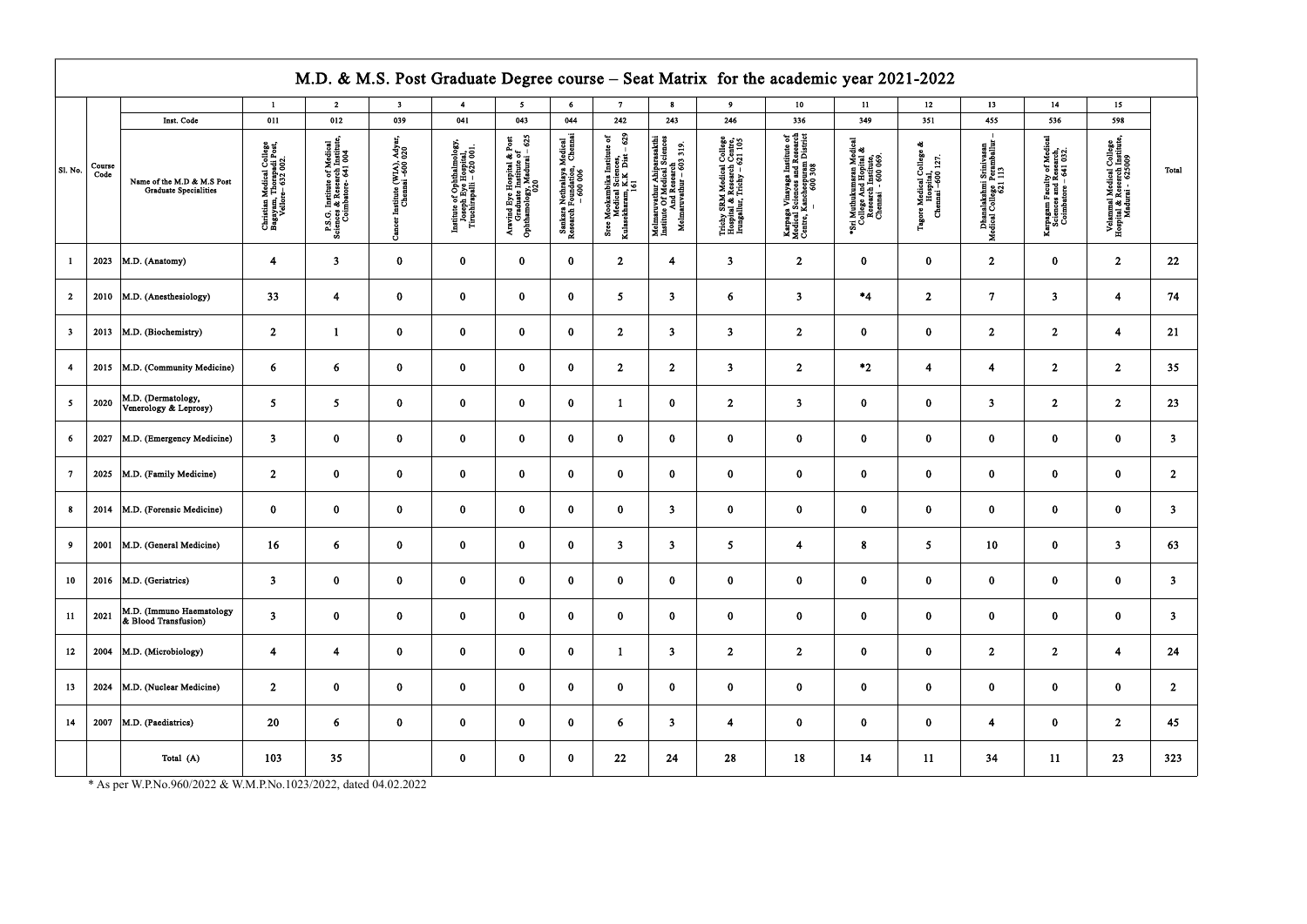\* As per W.P.No.960/2022 & W.M.P.No.1023/2022, dated 04.02.2022

|                 | M.D. & M.S. Post Graduate Degree course - Seat Matrix for the academic year 2021-2022 |                                                            |                                                                            |                                                                                     |                                                 |                                                                                  |                                                                                     |                                                                                |                                                                                                    |                                                                                                                                                                                                              |                                                                                           |                                                                                                                                           |                                                                                                |                                                                          |                                                                       |                                                                               |                                                                                |       |
|-----------------|---------------------------------------------------------------------------------------|------------------------------------------------------------|----------------------------------------------------------------------------|-------------------------------------------------------------------------------------|-------------------------------------------------|----------------------------------------------------------------------------------|-------------------------------------------------------------------------------------|--------------------------------------------------------------------------------|----------------------------------------------------------------------------------------------------|--------------------------------------------------------------------------------------------------------------------------------------------------------------------------------------------------------------|-------------------------------------------------------------------------------------------|-------------------------------------------------------------------------------------------------------------------------------------------|------------------------------------------------------------------------------------------------|--------------------------------------------------------------------------|-----------------------------------------------------------------------|-------------------------------------------------------------------------------|--------------------------------------------------------------------------------|-------|
|                 |                                                                                       |                                                            | $\mathbf{1}$                                                               | $\overline{2}$                                                                      | $\overline{\mathbf{3}}$                         | $\overline{4}$                                                                   | $5^{\circ}$                                                                         | 6                                                                              | $\mathbf{7}$                                                                                       | 8                                                                                                                                                                                                            | 9                                                                                         | 10 <sub>1</sub>                                                                                                                           | 11                                                                                             | 12                                                                       | 13                                                                    | 14                                                                            | 15 <sub>15</sub>                                                               |       |
|                 |                                                                                       | Inst. Code                                                 | 011                                                                        | 012                                                                                 | 039                                             | 041                                                                              | 043                                                                                 | 044                                                                            | 242                                                                                                | 243                                                                                                                                                                                                          | 246                                                                                       | 336                                                                                                                                       | 349                                                                                            | 351                                                                      | 455                                                                   | 536                                                                           | 598                                                                            |       |
| $\vert$ Sl. No. | Course<br>Code                                                                        | Name of the M.D & M.S Post<br><b>Graduate Specialities</b> | Christian Medical College<br>Bagayam, Thorapadi Post,<br>Vellore- 632 002. | P.S.G. Institute of Medical<br>Sciences & Research Institute<br>Coimbatore- 641 004 | Institute (WIA), Adyar<br>Chennai -600 020<br>ౘ | Institute of Ophthalmology,<br>Joseph Eye Hospital,<br>Tiruchirapalli – 620 001. | Aravind Eye Hospital & Post<br>Craduate Institute of<br>Ophthamology, Madurai – 625 | Medical<br>Chemaa<br>Sankara Nethralaya M<br>Research Foundation,<br>- 600 006 | $-629$<br>Sree Mookambika Institute of<br>Medical Sciences,<br>Kulasekharam, K.K Dist – 629<br>161 | $\begin{array}{c} \textbf{Melmarvathum Aliparasakthi} \\ \textbf{Institute Of Medical Sciences} \\ \textbf{And Research} \\ \textbf{And Research} \\ \textbf{Melmarvvathur} - 603 \text{ } 319. \end{array}$ | Trichy SRM Medical College<br>Hospital & Research Centre,<br>Irungallur, Trichy – 621 105 | $\begin{array}{c} \text{Karpaga Vimayaga Institute of Medical Sciences and Research Center, Kancheopuran District = 600\,308 \end{array}$ | Sri Muthukumaran Medical<br>College And Hopital &<br>Research Institute,<br>Chemnai - 600 069. | 48<br>College<br>127.<br>Tagore Medical Co<br>Hospital,<br>Chemai –600 1 | Dhanalakshmi Srinivasan<br>edical College Peramballur<br>621 113<br>Σ | Karpagam Faculty of Medica<br>Sciences and Research,<br>Coimbatore – 641 032. | Velammal Medical College<br>Hospital & Resesrch Institute,<br>Madurai - 625009 | Total |
| 15 <sup>2</sup> | 2003                                                                                  | M.D. (Pathology)                                           | 8                                                                          | 8 <sup>°</sup>                                                                      | $\bf{0}$                                        | $\bf{0}$                                                                         | $\bf{0}$                                                                            | $\mathbf{0}$                                                                   | 2 <sup>1</sup>                                                                                     | $\mathbf{3}$                                                                                                                                                                                                 | $\overline{2}$                                                                            | 2 <sup>1</sup>                                                                                                                            | $\bf{0}$                                                                                       | 5 <sub>5</sub>                                                           | $\overline{\mathbf{4}}$                                               | $\overline{2}$                                                                | $\overline{\mathbf{4}}$                                                        | 40    |
| 16              | 2006                                                                                  | M.D. (Pharmacology)                                        | $\overline{2}$                                                             | $\boldsymbol{2}$                                                                    | $\bf{0}$                                        | $\bf{0}$                                                                         | $\bf{0}$                                                                            | $\bf{0}$                                                                       | $\overline{2}$                                                                                     | $\overline{\mathbf{4}}$                                                                                                                                                                                      | $\overline{2}$                                                                            | $\overline{2}$                                                                                                                            | $\bf{0}$                                                                                       | $\mathbf{0}$                                                             | $\overline{2}$                                                        | $\mathbf{2}$                                                                  | $\overline{2}$                                                                 | 20    |
| 17              | 2019                                                                                  | M.D. (Physical Medicine &<br>Rehabilitation)               | $\overline{\mathbf{4}}$                                                    | $\bf{0}$                                                                            | $\bf{0}$                                        | $\bf{0}$                                                                         | $\bf{0}$                                                                            | $\mathbf{0}$                                                                   | $\bf{0}$                                                                                           | $\bf{0}$                                                                                                                                                                                                     | $\bf{0}$                                                                                  | $\bf{0}$                                                                                                                                  | $\bf{0}$                                                                                       | $\mathbf{0}$                                                             | $\mathbf{0}$                                                          | $\bf{0}$                                                                      | $\bf{0}$                                                                       | 4     |
| 18              | 2005                                                                                  | M.D. (Physiology)                                          | $\overline{4}$                                                             | $\overline{\mathbf{3}}$                                                             | $\bf{0}$                                        | $\bf{0}$                                                                         | $\bf{0}$                                                                            | $\bf{0}$                                                                       | 2 <sup>1</sup>                                                                                     | 3                                                                                                                                                                                                            | $\mathbf{3}$                                                                              | $\overline{2}$                                                                                                                            | $\bf{0}$                                                                                       | $\mathbf{0}$                                                             | $\overline{2}$                                                        | $\bf{0}$                                                                      | $\boldsymbol{2}$                                                               | 21    |
| 19              | 2018                                                                                  | M.D. (Psychiatry)                                          | 12                                                                         | 4                                                                                   | $\bf{0}$                                        | $\bf{0}$                                                                         | $\bf{0}$                                                                            | $\bf{0}$                                                                       | $\mathbf{0}$                                                                                       | $\bf{0}$                                                                                                                                                                                                     | $\overline{2}$                                                                            | 2 <sup>1</sup>                                                                                                                            | $*1$                                                                                           | $\mathbf{0}$                                                             | 2 <sub>1</sub>                                                        | $\bf{0}$                                                                      | $\overline{2}$                                                                 | 25    |
| 20              | 2026                                                                                  | M.D. (Radiation Oncology)                                  | 8                                                                          | $\bf{0}$                                                                            | $\overline{7}$                                  | $\bf{0}$                                                                         | $\bf{0}$                                                                            | $\mathbf{0}$                                                                   | $\bf{0}$                                                                                           | $\bf{0}$                                                                                                                                                                                                     | $\bf{0}$                                                                                  | $\bf{0}$                                                                                                                                  | $\mathbf{0}$                                                                                   | $\mathbf{0}$                                                             | $\mathbf{0}$                                                          | $\bf{0}$                                                                      | $\bf{0}$                                                                       | 15    |
| 21              | 2008                                                                                  | M.D. (Radio Diagnosis)                                     | 12                                                                         | 5 <sub>5</sub>                                                                      | $\bf{0}$                                        | $\bf{0}$                                                                         | $\bf{0}$                                                                            | $\bf{0}$                                                                       | $\overline{2}$                                                                                     | $\mathbf{2}$                                                                                                                                                                                                 | $\mathbf{3}$                                                                              | $\mathbf{3}$                                                                                                                              | $\bf{0}$                                                                                       | $\overline{2}$                                                           | $\overline{2}$                                                        |                                                                               | $\overline{\mathbf{3}}$                                                        | 35    |
| 22              | 2017                                                                                  | M.D. (Respiratory Medicine)                                | $\overline{4}$                                                             | $\boldsymbol{2}$                                                                    | $\bf{0}$                                        | $\bf{0}$                                                                         | $\bf{0}$                                                                            | $\bf{0}$                                                                       | $\bf{0}$                                                                                           | $\bf{0}$                                                                                                                                                                                                     | $\overline{2}$                                                                            | $\bf{0}$                                                                                                                                  | $\bf{0}$                                                                                       | $\mathbf{0}$                                                             | $\overline{2}$                                                        | $\bf{0}$                                                                      | $\bf{0}$                                                                       | 10    |
| 23              | 2201                                                                                  | M.S. (General Surgery)                                     | 10                                                                         | $\overline{\mathbf{4}}$                                                             | $\bf{0}$                                        | $\bf{0}$                                                                         | $\bf{0}$                                                                            | $\mathbf 0$                                                                    | 9                                                                                                  | 5 <sub>5</sub>                                                                                                                                                                                               | 5 <sup>5</sup>                                                                            | 4                                                                                                                                         | $\bf{0}$                                                                                       | 5 <sup>5</sup>                                                           | 10                                                                    | $\bf{0}$                                                                      | $\overline{\mathbf{4}}$                                                        | 56    |
| 24              | 2206                                                                                  | M.S. (Obstetrics and<br>Gynecology)                        | 17                                                                         | $7\phantom{.}$                                                                      | $\bf{0}$                                        | $\mathbf{0}$                                                                     | $\bf{0}$                                                                            | $\mathbf{0}$                                                                   | 5 <sup>7</sup>                                                                                     | $\overline{\mathbf{4}}$                                                                                                                                                                                      | 5 <sub>1</sub>                                                                            | 2 <sub>1</sub>                                                                                                                            | 3 <sup>7</sup>                                                                                 | 3 <sup>1</sup>                                                           | 6 <sup>1</sup>                                                        | $\bf{0}$                                                                      | 2 <sup>1</sup>                                                                 | 54    |
| 25              | 2203                                                                                  | M.S. (Ophthalmology)                                       | 9 <sup>°</sup>                                                             | 3 <sup>1</sup>                                                                      | $\bf{0}$                                        | 8                                                                                | 20                                                                                  | $\overline{4}$                                                                 | 3 <sup>7</sup>                                                                                     | $\mathbf{3}$                                                                                                                                                                                                 | 2 <sub>1</sub>                                                                            | 2 <sup>1</sup>                                                                                                                            | $*1$                                                                                           | 2 <sup>7</sup>                                                           | 3 <sup>1</sup>                                                        | 2 <sup>1</sup>                                                                | $\overline{2}$                                                                 | 64    |
| 26              | 2202                                                                                  | M.S. (Orthopedics)                                         | 12                                                                         | $\overline{2}$                                                                      | $\bf{0}$                                        | $\mathbf{0}$                                                                     | $\bf{0}$                                                                            | $\bf{0}$                                                                       | 3 <sup>7</sup>                                                                                     | $\mathbf{3}$                                                                                                                                                                                                 | 3 <sup>1</sup>                                                                            | 2 <sup>1</sup>                                                                                                                            | $\mathbf{0}$                                                                                   | 3 <sup>1</sup>                                                           | $\overline{\mathbf{4}}$                                               | $\bf{0}$                                                                      | $\mathbf{3}$                                                                   | 35    |
| 27              | 2204                                                                                  | M.S. (Otorhinolaryngology)                                 | 8                                                                          | $\overline{2}$                                                                      | $\bf{0}$                                        | $\mathbf{0}$                                                                     | $\bf{0}$                                                                            | $\bf{0}$                                                                       | 3 <sup>7</sup>                                                                                     | $\overline{2}$                                                                                                                                                                                               | $\overline{2}$                                                                            | 2 <sub>1</sub>                                                                                                                            | 2 <sub>1</sub>                                                                                 | $\mathbf{1}$                                                             | 2 <sub>1</sub>                                                        | $\overline{2}$                                                                | $\overline{2}$                                                                 | 28    |
|                 |                                                                                       | Total (B)                                                  | 110                                                                        | 42                                                                                  | $\overline{7}$                                  | 8                                                                                | 20                                                                                  | $\overline{\mathbf{4}}$                                                        | 31                                                                                                 | 29                                                                                                                                                                                                           | 31                                                                                        | 23                                                                                                                                        | 5 <sub>1</sub>                                                                                 | 21                                                                       | 39                                                                    | 9 <sup>°</sup>                                                                | 26                                                                             | 407   |
|                 |                                                                                       | Consolidated Total $(A + B)$                               | 213                                                                        | 77                                                                                  | $\overline{7}$                                  | 8                                                                                | 20                                                                                  | $\overline{\mathbf{4}}$                                                        | 53                                                                                                 | 53                                                                                                                                                                                                           | 59                                                                                        | 41                                                                                                                                        | 21                                                                                             | 32                                                                       | 73                                                                    | 20                                                                            | 49                                                                             | 730   |
|                 |                                                                                       | No. of Branches                                            | 26                                                                         | 19                                                                                  | $\mathbf{1}$                                    | 1                                                                                |                                                                                     |                                                                                | 17                                                                                                 | 17                                                                                                                                                                                                           | 19                                                                                        | 17                                                                                                                                        | $\tau$                                                                                         | 10                                                                       | 19                                                                    | 10                                                                            | 18                                                                             | 183   |